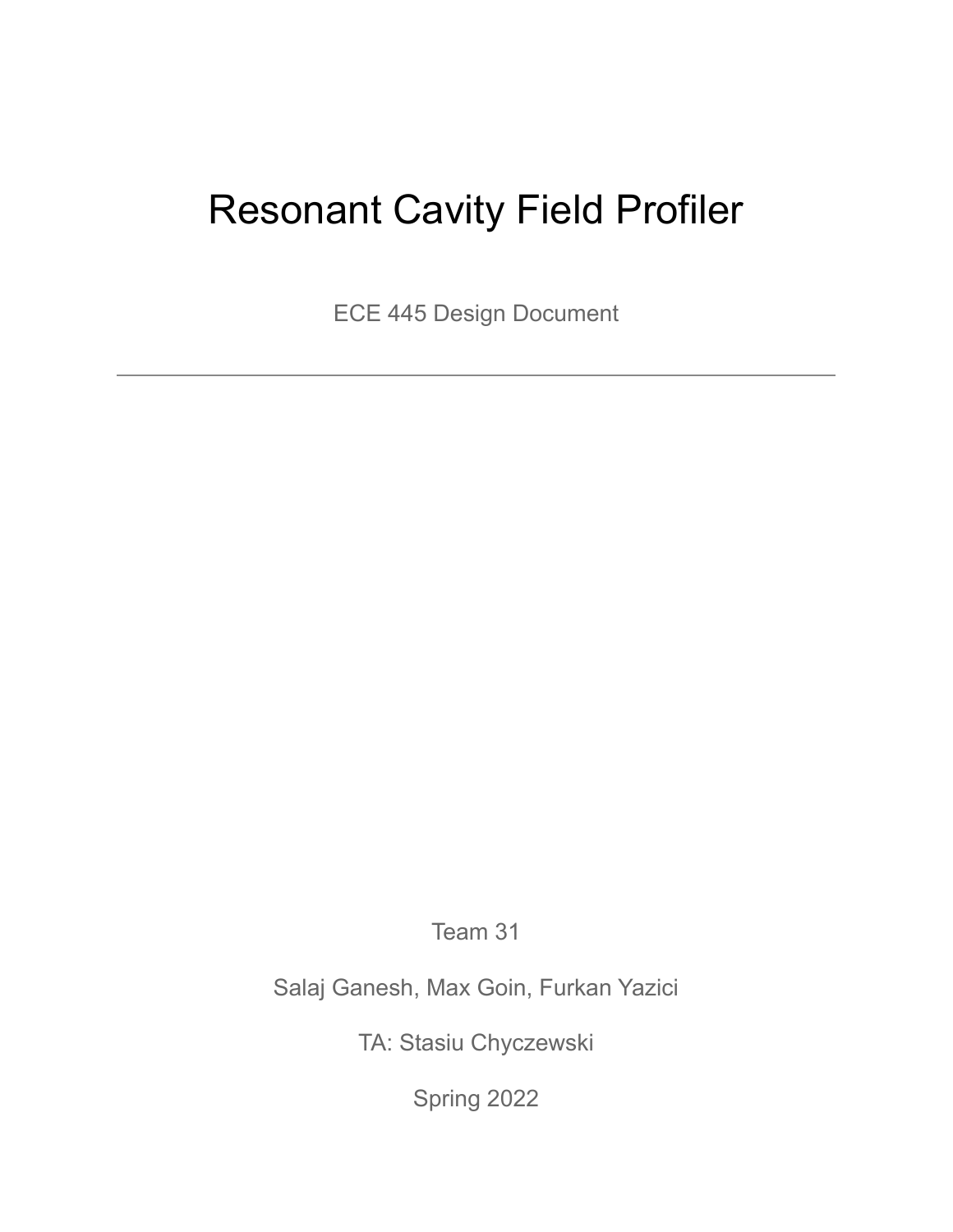# <span id="page-1-0"></span>Table of Contents

| <b>Table of Contents</b>                    | $\overline{2}$ |
|---------------------------------------------|----------------|
| <b>Introduction</b>                         | $\mathbf{3}$   |
| 1.1 Background                              | 3              |
| 1.2 Problem                                 | $\overline{4}$ |
| 1.3 Solution                                | 4              |
| 1.4 Visual Aid                              | 5              |
| 1.5 High-level requirements list            | 6              |
| 2. Design                                   | $\overline{7}$ |
| 2.1 Block Diagram                           | 7              |
| 2.2 Subsystem Overview                      | 7              |
| 2.2.1 MCU                                   | 7              |
| 2.2.2 Frequency Circuitry                   | 8              |
| 2.2.3 Stepper Driver                        | 8              |
| 2.3 Subsystem Requirements and Verification | 8              |
| 2.3.1 MCU                                   | 8              |
| 2.3.2 Frequency Circuitry                   | 9              |
| 2.3.3 Stepper Driver                        | 9              |
| 2.3.4 Voltage Regulator                     | 9              |
| 2.4 Tolerance Analysis                      | 10             |
| 3. Ethics and Safety                        | 11             |
| 4. References                               | 12             |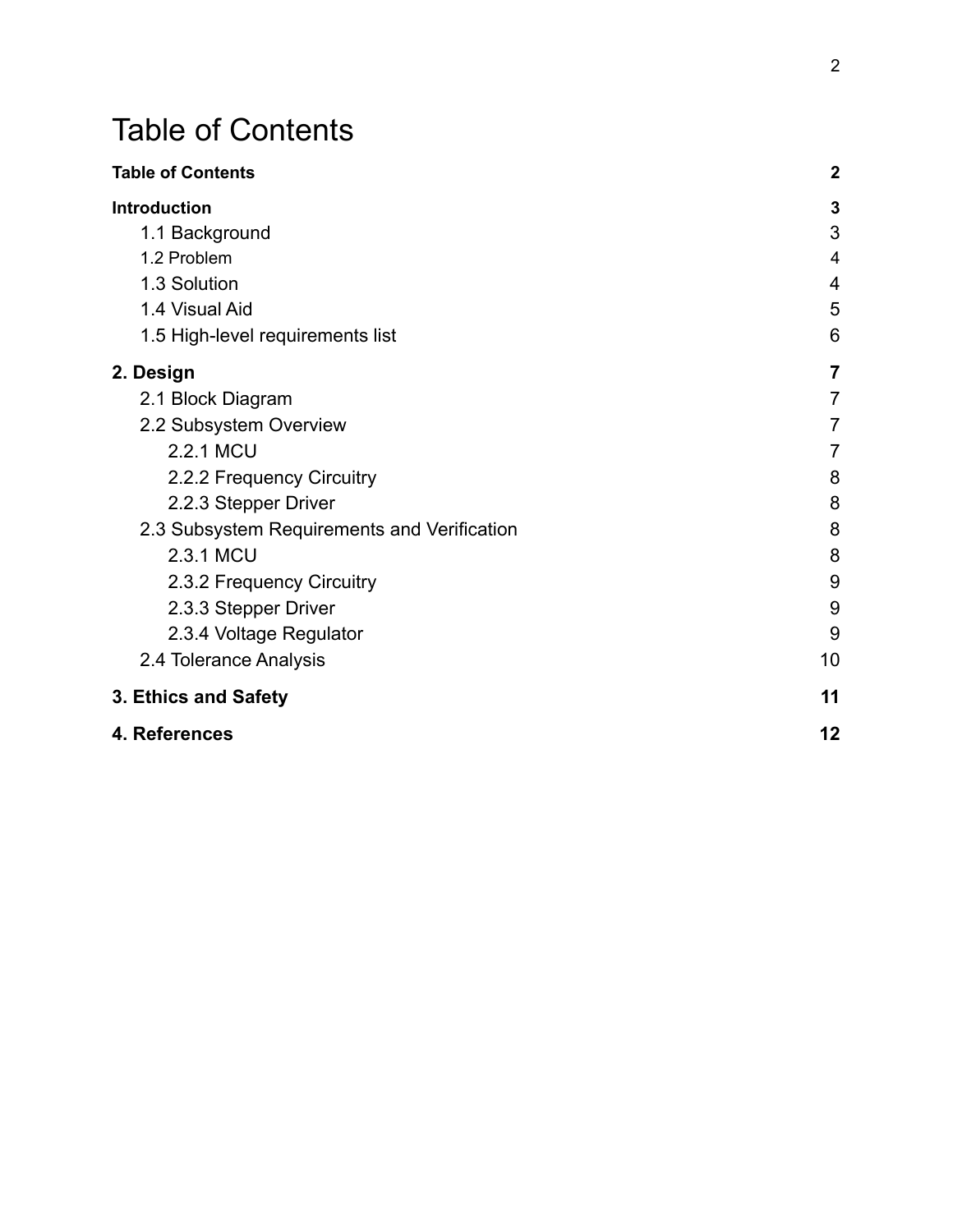# <span id="page-2-0"></span>1.Introduction

#### <span id="page-2-1"></span>1.1 Background

Radio frequency quadrupole (RFQ) linear accelerators offer a compact solution for obtaining low velocity, 0.01-0.06c, particle beams. RFQs have a distinct advantage as they offer very good transverse beam focusing, can accept a DC particle beam and produce fine bunches. Good bunching and focusing is a requirement for input into many higher energy linear accelerators so RFQs are often used as a first stage in a series of accelerators. These properties also make them well suited for accelerating heavy ions. RFQs have 4 veins whose tips are machined such that the tip varies sinusoidally along the central axes of the accelerator with an increasing wavelength. This modulation of the tip geometry is the principal component that allows for a longitudinal electric-field component to accelerate ions. The veins are driven by a magnetic field coupled with RF excitation with altering phasing for each vein [3].



Picture 1: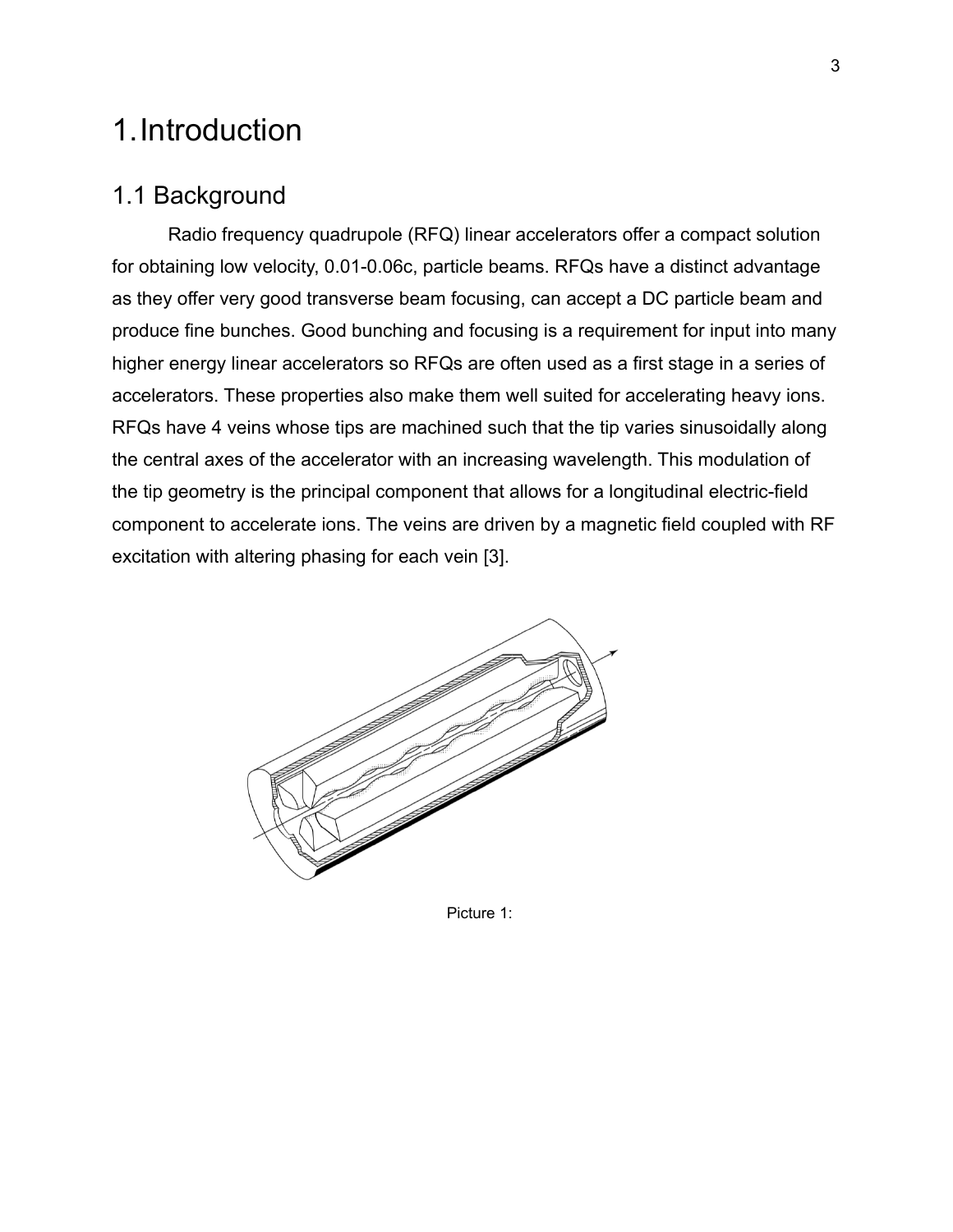#### <span id="page-3-0"></span>1.2 Problem

This project proposal was submitted by Starfire for designing a device to tune Resonant Cavity Particle Accelerators.

The design process of Resonant Cavity Particle Accelerators requires fine characterization of their electric field for design verification. This is typically accomplished by pushing a metal bead through the cavity where the magnetic field is the strongest. This results in a small, but measurable change in the resonant frequency of the internal cavity. This frequency offset gives the operator an indication of the strength of the magnetic field displaced by the bead. This is then used to estimate the electric field strength and uniformity. This is typically done manually, with a user making small changes to the position of the bead and measuring the resulting frequency shift. This process can be very time-consuming and take a single user up to two days to accomplish.

### <span id="page-3-1"></span>1.3 Solution

A stepper motor will move the bead through the cavity while a microcontroller will measure any resonant frequency offset and log the current position. This device will move the bead through all 4 cavities of the accelerator while simultaneously making measurements to estimate the current field conditions in response to the bead. The frequency offset will be controlled by the MCU and the setting time of the control loop will be the limiting factor in the time it takes to perform a complete characterization. This will help technicians properly tune and characterize cavities to obtain optimum performance.

We will work with Tom Houlahan, the engineer responsible for the project, and will meet with him regularly to discuss the project. Starfire will be providing a test cavity for the purposes of design verification and testing. Tom would like the characterization to take roughly the amount of time to get a cup of coffee or roughly 5 minutes at minimum.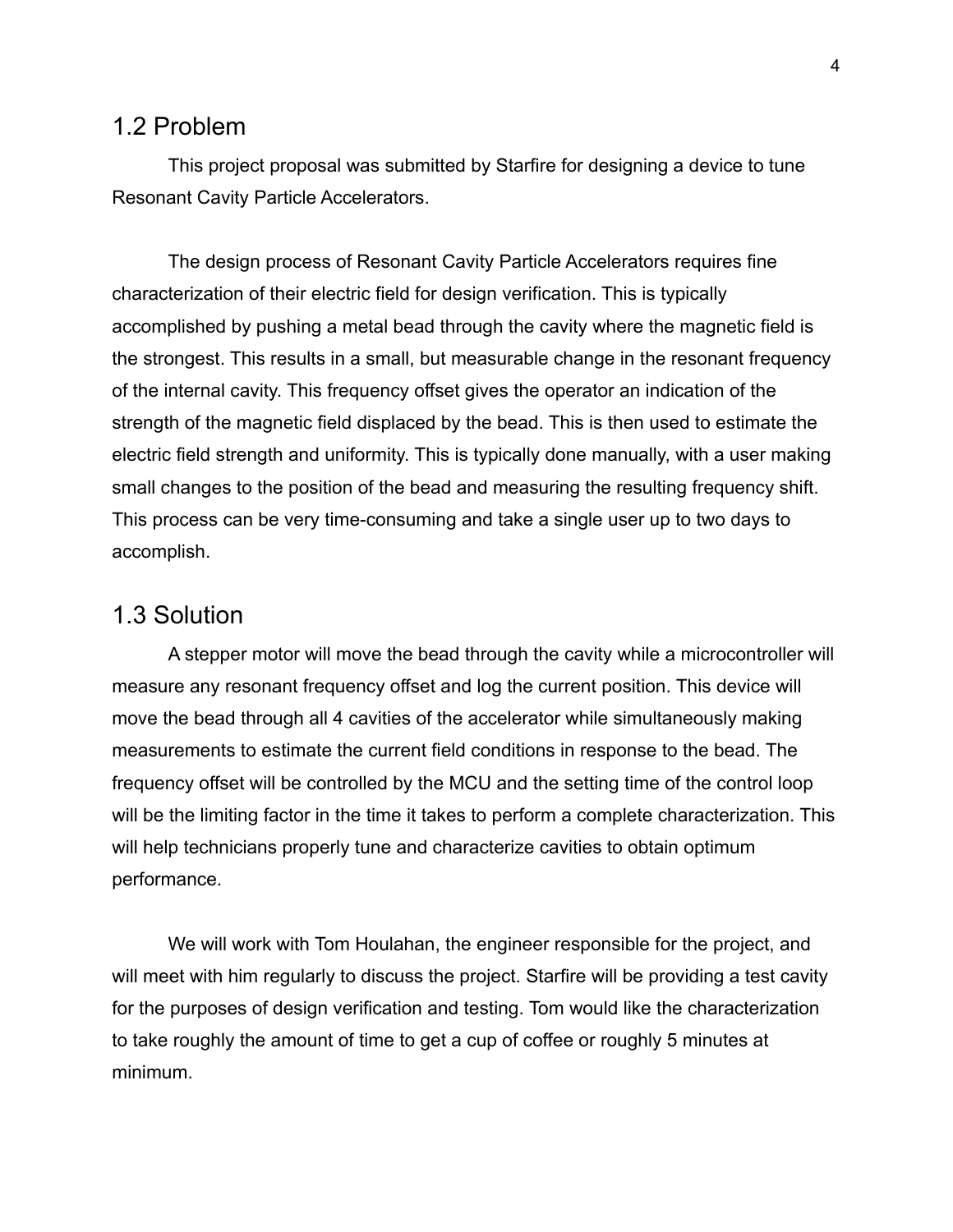## <span id="page-4-0"></span>1.4 Visual Aid



Picture 2: Basic setup with the test cavity. Our board is shown in green while all other materials are to be provided by Starfire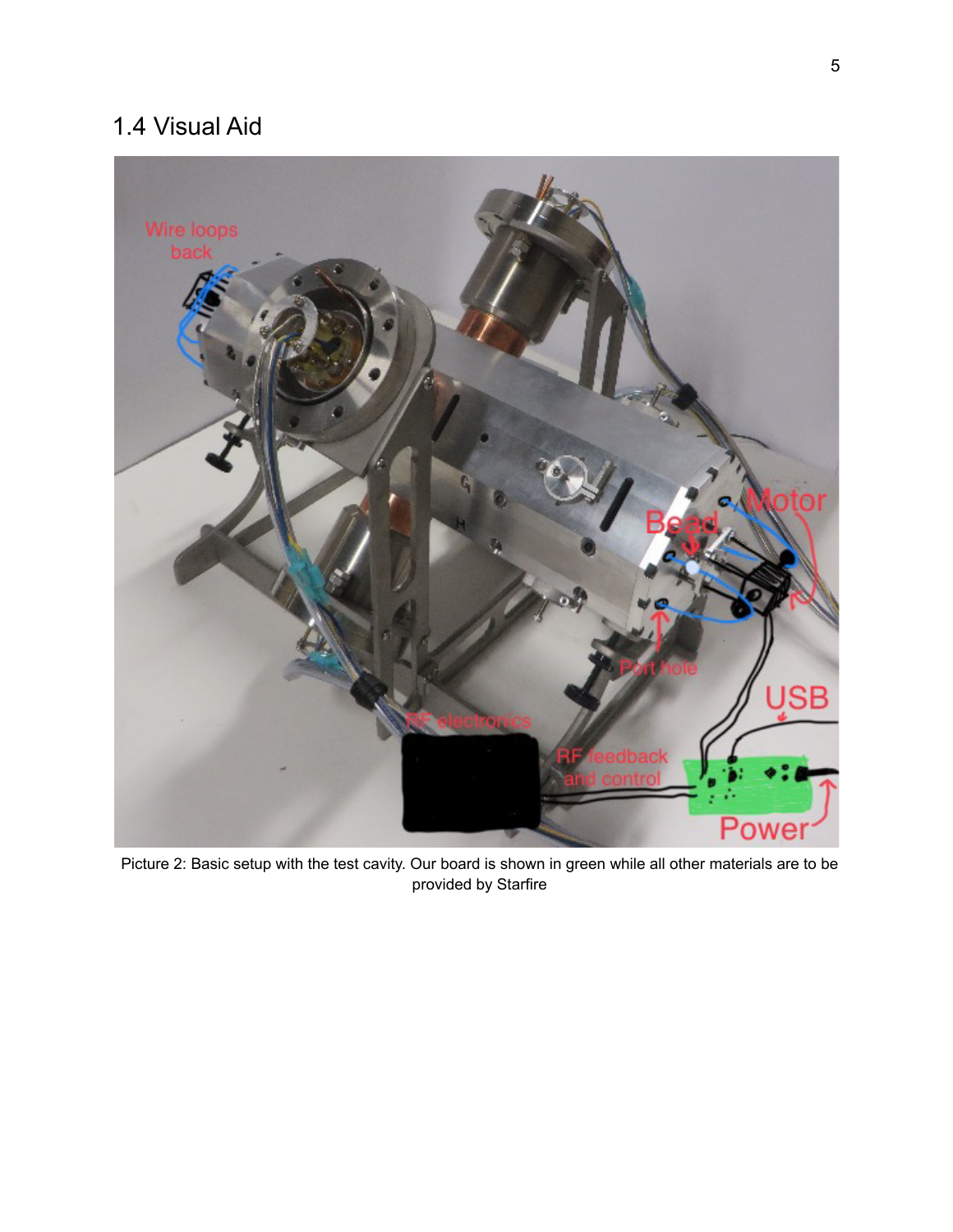### <span id="page-5-0"></span>1.5 High-level requirements list

- 1. Pull a bead through the cavity and record the responding resonating frequency. It will continue and calculate the bead position for an optimal resonating frequency. These measurements should occur at every 1mm interval of bead movement.
- 2. Characterization will complete in a matter of minutes (five minutes was requested). The entire characterization process will not require any input from a user. Once complete, it would then notify the user of its completion using notification LEDs.
- 3. Data will be logged on a PC for later use so users can refer to it later. The data should include the position of the bead and its corresponding field characterization.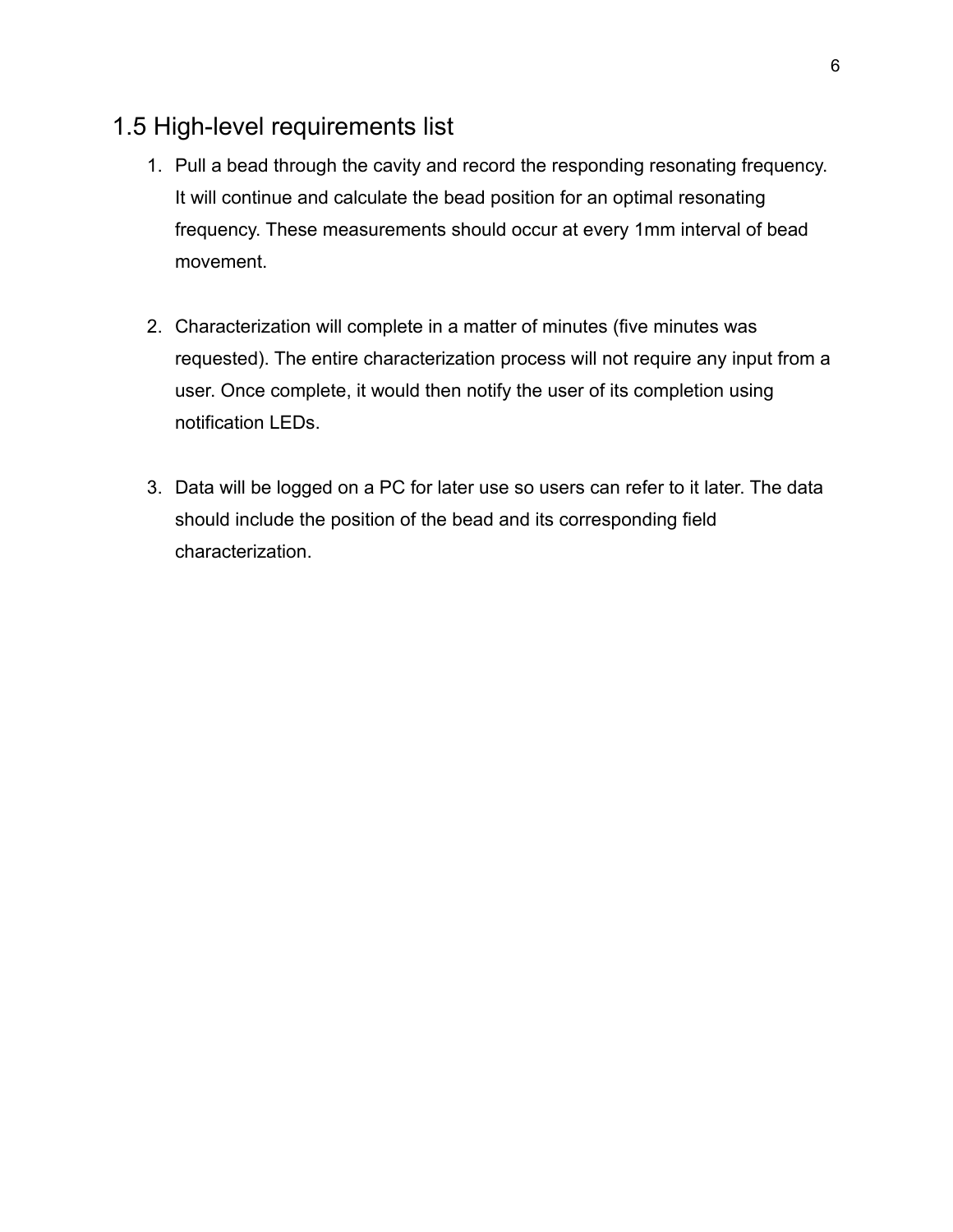# <span id="page-6-0"></span>2. Design

### <span id="page-6-1"></span>2.1 Block Diagram



Picture 3: Block Diagram

#### <span id="page-6-2"></span>2.2 Subsystem Overview

#### <span id="page-6-3"></span>2.2.1 MCU

Supplies drive signals to a stepper motor to move the metal bead through the 4 quadrants of the RF cavity. Controls a front panel to indicate the current state of the system. Communicates to an external computer to allow the user to set operating conditions and to log position and frequency correction data for further analysis. Samples feedback signals from RF front end and issues corrections to the PLL circuitry through the DACs. We chose the STM32F746 due to availability. This microcontroller is highly capable and notably has 2 12bit DACs, 3 12bit ADCs, 4 UARTs, 320kb onboard SRAM, and USB 2.0 FS support. These will fully satisfy our requirements for a microcontroller.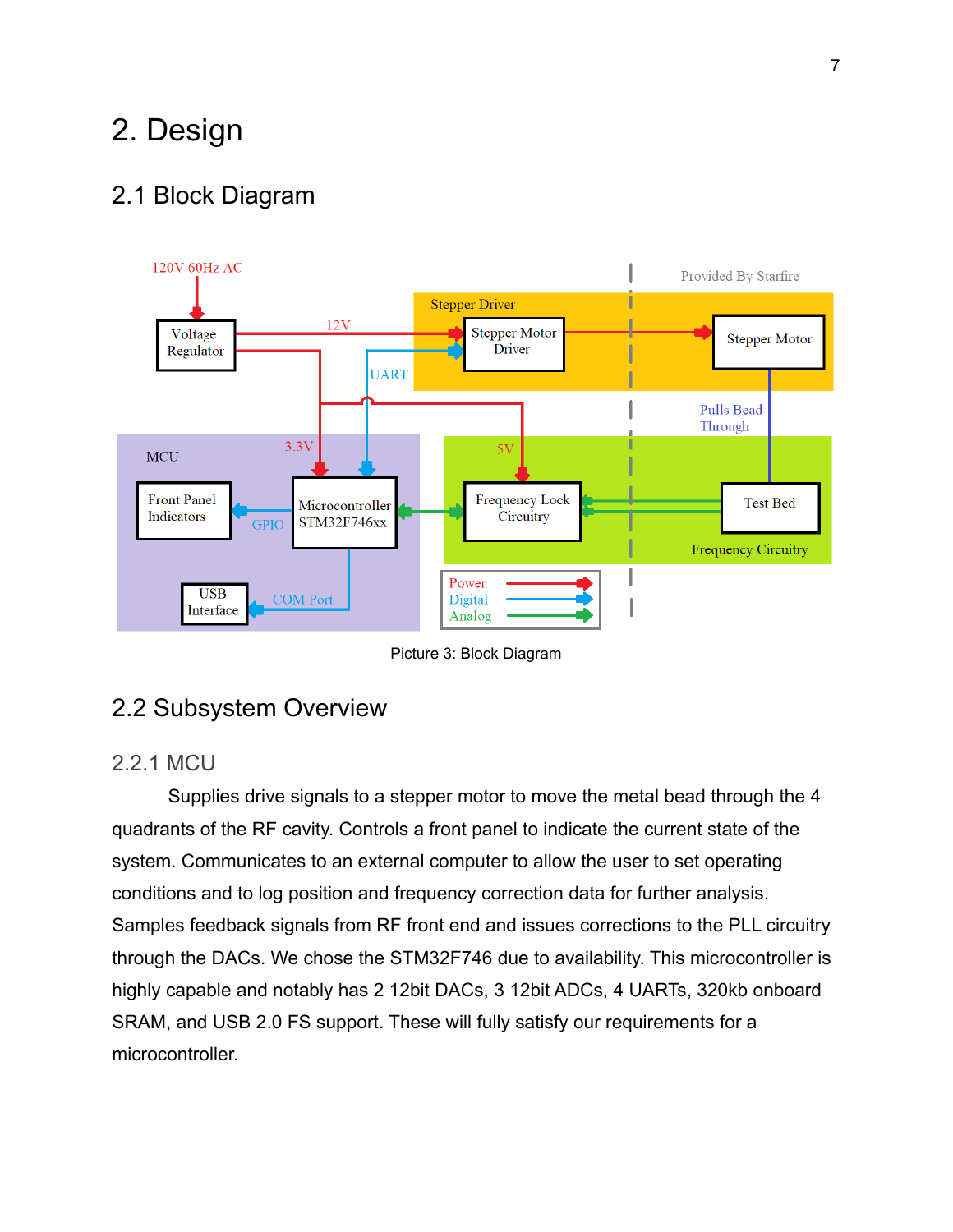#### <span id="page-7-0"></span>2.2.2 Frequency Circuitry

Maintains a drive frequency that is equal to the resonant frequency. A series of op-amps form a control loop from output signals from the RF front end. They will also filter the feedback signals before sampling by the ADCs. The LM324 is a good option for this as it supports up to 32V and is available in a quad package.

#### <span id="page-7-1"></span>2.2.3 Stepper Driver

We will be using a Trinamic TMC2202 stepper motor driver IC. The TMC2202 can supply up to 1.2A RMS and up to 256 micro steps offering high positional performance and smooth operation. This IC can be easily interfaced with a UART port from the MCU. Over UART, you can issue speed and distance commands and read back the current positional data. A small momentary contact switch will be used to "home" the bead to ensure the same starting location before each profiling pass.

### <span id="page-7-2"></span>2.3 Subsystem Requirements and Verification

#### <span id="page-7-3"></span>2.3.1 MCU

| Requirements                                                                                                                          | Verification                                                                                                                        |
|---------------------------------------------------------------------------------------------------------------------------------------|-------------------------------------------------------------------------------------------------------------------------------------|
| 1. Communicate with a PC over USB<br>for data logging                                                                                 | 1. Connect MCU to multiple different<br>computers and operating systems<br>and ensure it appears for data<br>interactions.          |
| 2. Utilize the ADC on microcontroller<br>to convert analog signals from<br>Frequency-Lock Circuitry to<br>receive data from RF cavity | 2. Connect a function generator to<br>the MCU ADC and have it output in<br>the same range as the<br><b>Frequency-Lock Circuitry</b> |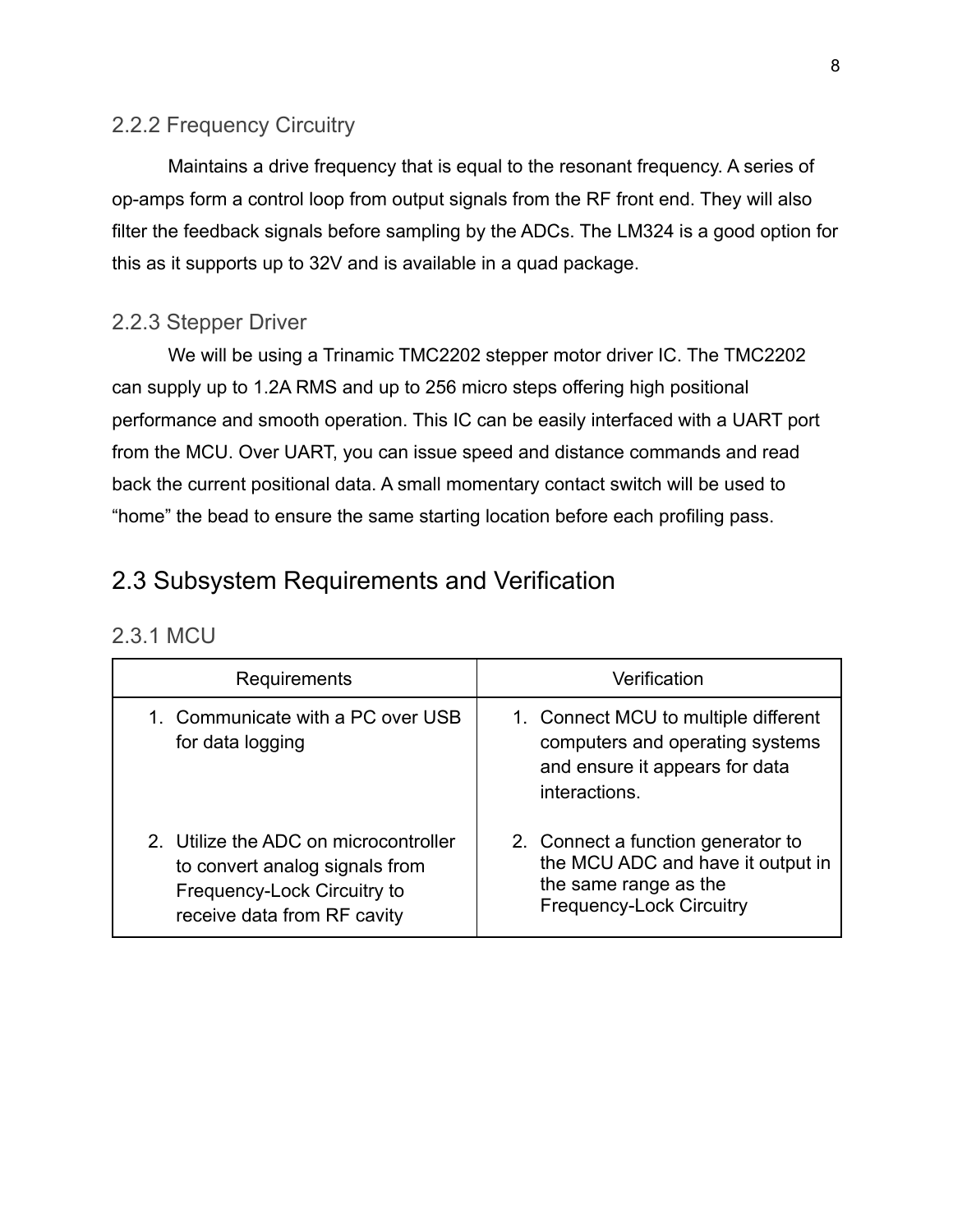# <span id="page-8-0"></span>2.3.2 Frequency Circuitry

| Requirements                                                        | Verification                                                                                                                                    |
|---------------------------------------------------------------------|-------------------------------------------------------------------------------------------------------------------------------------------------|
| 1. Amplify an analog feedback signal<br>by a multiplier of 1000x    | 1. Connect a function generator and<br>have it output a signal in the mV<br>range and ensure the signal gets<br>amplified by correct multiplier |
| 2. Sum the amplified feedback signal<br>with a frequency set signal | 2. Input two analog signals and<br>ensure the output is as desired                                                                              |

## <span id="page-8-1"></span>2.3.3 Stepper Driver

| Requirements                                                                                                                  | Verification                                                                                                                                                                          |
|-------------------------------------------------------------------------------------------------------------------------------|---------------------------------------------------------------------------------------------------------------------------------------------------------------------------------------|
| 1. Precisely control a Stepper motor<br>(provided by Starfire) to move a<br>bead through the RF cavity with<br>1mm movements. | 1. Connect a test bead to the stepper<br>motor and move it slowly while<br>measuring the displacement of<br>every tick. Each tick should<br>displace the bead around $1\pm0.2$<br>mm. |
| 2. Communicate with MCU on the<br>current position of the bead and<br>reset it to a given position if<br>needed.              | 2. Write a test program on the MCU<br>to randomly move a test bead to a<br>certain location and reset it<br>multiple times. Should always reset<br>to the same position               |

# <span id="page-8-2"></span>2.3.4 Voltage Regulator

| Requirements                                                                                                        | Verification                                                                                                                  |
|---------------------------------------------------------------------------------------------------------------------|-------------------------------------------------------------------------------------------------------------------------------|
| 1. Output the required 15V, 9V, 5V,<br>and $3.3V$ ( $\pm$ 5%) needed for<br>subsystem operation                     | 1. Supply AC and measure outputted<br>voltages using a voltmeter                                                              |
| 2. Properly filter the analog output to<br>prevent power supply noise<br>interfering with sensitive<br>measurements | 2. Ensure the analog power lines<br>remain constant $(\pm 1\%)$ with a<br>large load on other power lines<br>(stepper motor). |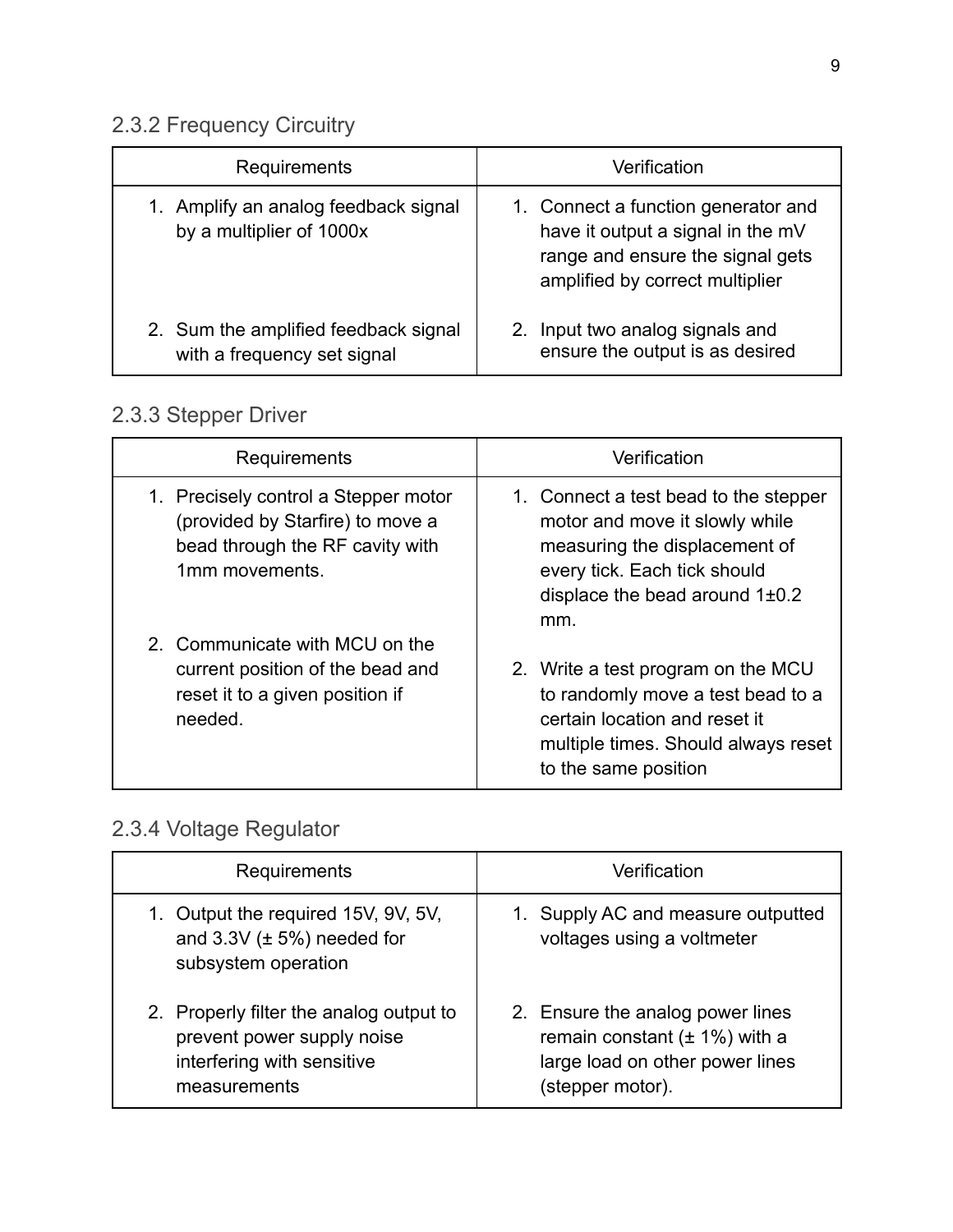#### <span id="page-9-0"></span>2.4 Tolerance Analysis

To meet the requested five-minute acquisition requirements, the bead must be able to traverse the cavity four times (once for each quadrant) in roughly 300 seconds. The cavity is one meter long so this equates to a required traversal speed of 1.33 cm/s. We would like to make a measurement of the beads' field displacement roughly every 1mm which represents an ADC sampling rate of around 14Hz. This is well within the capabilities of our microcontroller's maximum conversion rate of 2.4MSPS.

Phasing of the RF power injected into the cavity is critical for the accelerator to function properly. The phase must be within 1-degree with respect to the particle bunches accelerated through the cavity. This 1-degree accuracy requirement is subjective but will meet the requirements as set forth by the responsible engineer at Starfire. This is because the bunches ride on the peak of the oscillating longitudinal electric field. If the bunches are lagging slightly to this peak they will not be accelerated, and if they are ahead of the field peak they will not be accelerated as much. This results in bunches naturally stabilizing just around the peak as lagging particles fall into the succeeding bunch and particles moving slightly faster than the bunch will experience a slightly smaller force compressing the bunch to the peak of the electric field. If the RF phasing starts to drift the size of the bunch along the longitudinal axis will grow which will result in decreased performance. To control the phasing, the RF board uses 2 180 degree phase shifters in series to obtain a full 360-degree phase shift capability. The part chosen is a JSPHS-661 which offers 0-180 degrees within a 0-9v control voltage range. We are operating within the 600Mhz band so, according to the datasheet, a 9v control voltage results in a total phase shift of 188.21-.02 degrees [4]. This results in 9/(188.21-.02) = .0478V/degree. To maintain an overall accuracy of 1 degree this means our DAC must be capable of just under 24mV/bit. The DAC driving this signal is a 12bit DAC that is level shifted to the 0-9V range and will therefore offer 9/2^12 volts per bit or 2.19 mV per bit. This outperforms the requirement by a factor of 10.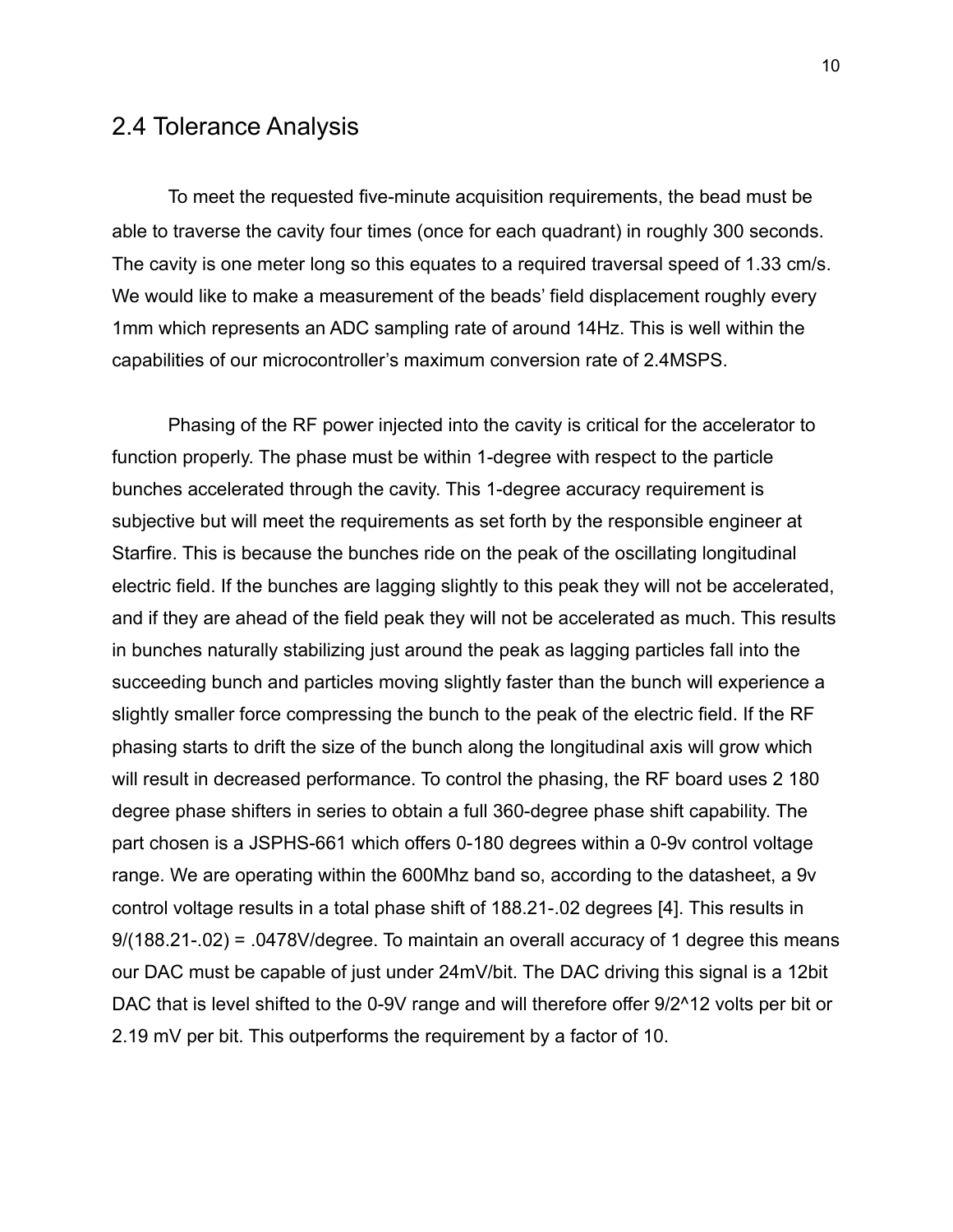# <span id="page-10-0"></span>3. Ethics and Safety

We will be working with potentially high-power RF circuits operating at around 600Mhz. Leakage from the cavity could represent a serious source of interference to communications in the UHF band. This is mitigated by the design of the RF cavity and is outside the scope of our work. This still should be taken into account and the test cavity should not be operated without the tuning port holes open. A fully operational particle accelerator of this class is capable of accelerating particles to energies capable of damaging tissues. This will not be an issue as the cavity will not be under vacuum and therefore not capable of accelerating particles.

We will be working with voltages above 100V which have the potential for dangerous discharges. Capacitors can hold dangerous amounts of charge for extended periods of time after being disconnected from a power source. For this reason, caution should be taken around PCB areas that were energized and should not be touched.

The IEEE Code of Ethics [1] states that we must ensure we work "to hold paramount the safety, health, and welfare of the public, to strive to comply with ethical design and sustainable development practices, to protect the privacy of others, and to disclose promptly factors that might endanger the public or the environment." This is especially important during the COVID-19 Pandemic. We must make sure we clean all lab equipment after use to reduce the chances of infection. When meeting in public locations we also need to follow any and all precautions.